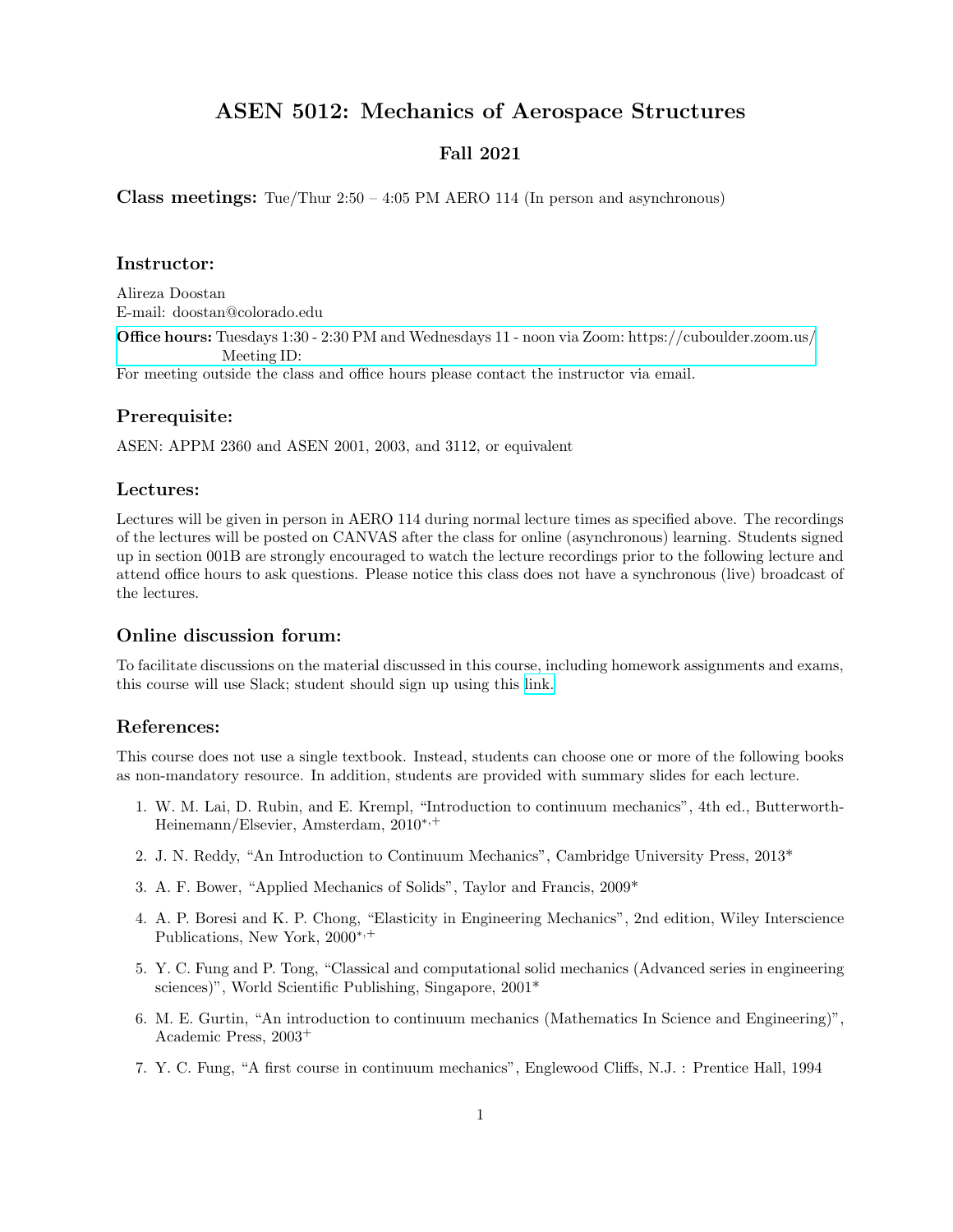8. L. E. Malvern, "Introduction to the mechanics of a continuous medium", Englewood Cliffs, N.J. : Prentice-Hall, 1969

∗ recommended; <sup>+</sup> available electronically through CU library

## Grading:

Homework (20%)∗∗, two mid-term exams (20%+20%), and an in-class final exam (40%). The homework assignment with the lowest score will be dropped. If the score of any of the two midterm exams is lower than the score of the final exam, the midterm will be dropped, and the weighting of the final will be increased from 40% to 60% (or 80% if both midterms score lower than the final).

No make-up homework assignments and make-up exams will be offered. If a student does not turn in a homework assignment (in time) or does not take an exam, a zero score will be assigned. Please, see policy on grading homework assignments and exams. A make-up final will be offered if the student provides a valid justification for missing the final.

All students enrolled in ASEN 5012, the midterm exams and the final exams need to be taken during scheduled times, i.e. during lecture for the two midterms and the time schedule by the registrar's office for the final. Students enrolled in ASEN 5012 – Distance Section – can either take the exams with the students enrolled in ASEN 5012 or at a different time within a given time window. In the latter case, the student needs to provide a proctor.

All assignments need to be uploaded to [Gradescope.](https://www.gradescope.com/) Students will receive an email to sign up with their CU email address. Students will need to upload their assignment. In case of hand-written assignments, students can use a smartphone or use scanners at the CU library. Should a student not have access to either, please, contact the instructors. Instructions how to upload assignments can be found at help.gradescope.com. Instructions how to upload assignments can be found at: [How to upload PDF assignments.](https://www.youtube.com/watch?v=KMPoby5g_nE) Instructions how to view scores and feedback after an assignment is graded can be found at: [How to view scores and feedback.](https://www.youtube.com/watch?time_continue=2&v=TOHCkI12mh0)

∗∗ Groups of up to two students can work together on homework assignments. Homework will be graded partially for completeness and partially for correctness, i.e. only a randomly chosen subset of questions will be graded for technical correctness and presentation; solutions for all homework problems will be posted.

## Notes:

- All communication outside the classroom will be done via the course Canvas website and email. It is the student's responsibility to check regularly for updates to the Canvas website. It is strongly recommended to activate the option in Canvas to receive automatic notifications whenever the course website is updated.
- Class participation is highly recommended.
- All homework needs to be turned in electronically via Gradescope prior to class the day the homework is due (usually Thursdays). Only one solution per homework group needs to be turned in.
- No late homework will be accepted.
- It is strongly recommended that students work first independently on homework assignments before discussing the assignment with the members of their homework groups and/or the instructor.

# Exam dates:

- Mid-term Exam 1: Thursday, September 30, 2021 (tentative)
- Mid-term Exam 2: Thursday, November 11, 2021 (tentative)
- Final Exam (comprehensive): Wednesday, Dec. 15, 2021, 4:30–7:00 p.m.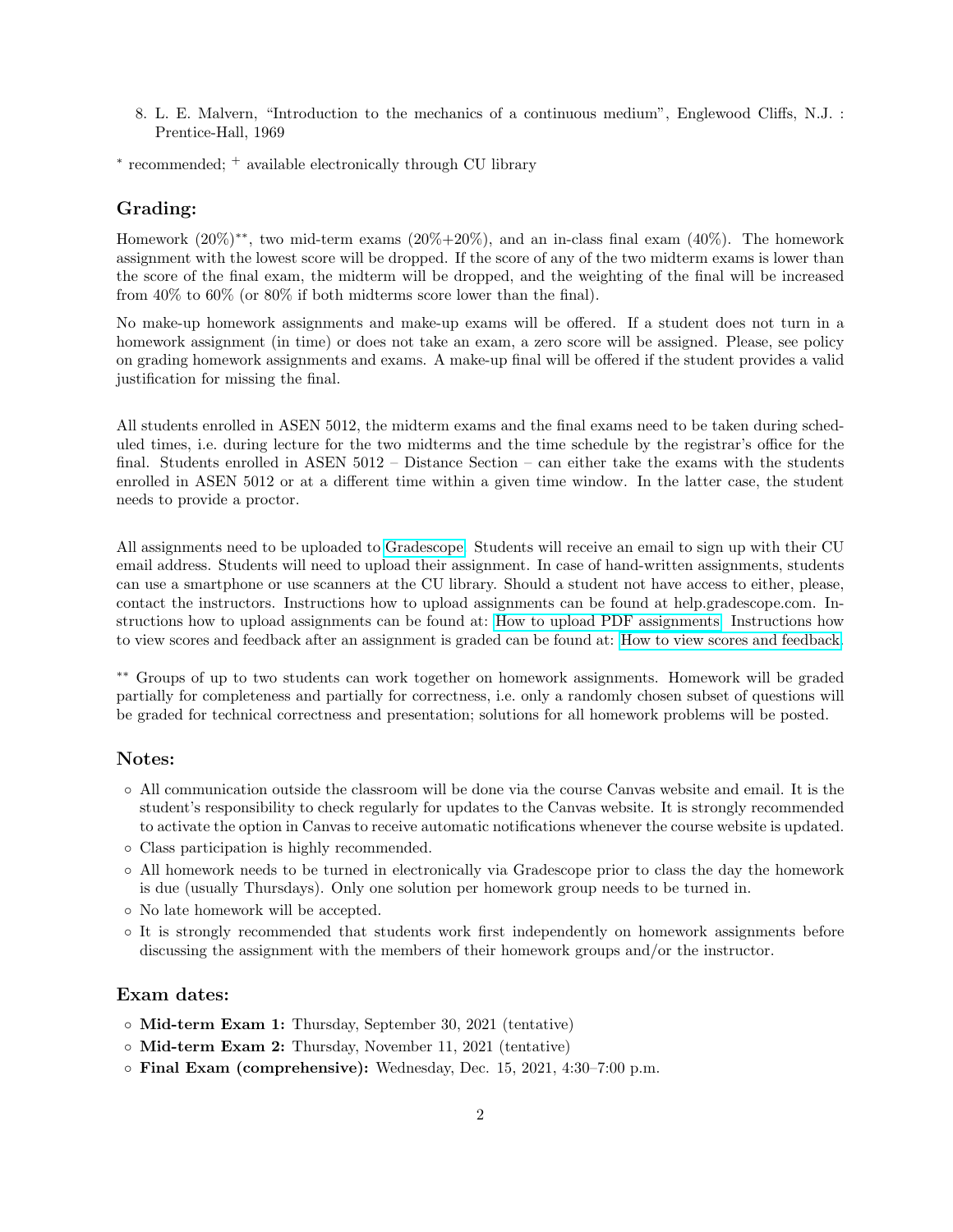#### Course content:

- 1. Scalar, Vector, and Tensor Algebra
	- (a) Concept of scalars, vectors, and tensors
	- (b) Some basic operations of scalars, vectors, and tensors
- 2. Stress and Strain Tensors
	- (a) Traction and stress tensor
	- (b) Equation of static equilibrium
	- (c) Linear and nonlinear kinematics, finite deformation, strain tensor
	- (d) Compatibility of strain fields
	- (e) Plane stress and plane strain
	- (f) Transformation of stress and strain tensor
	- (g) Stress invariants and stress deviations
- 3. Constitutive Equations
	- (a) Classification of materials
	- (b) General Hooke's law
	- (c) Concept of hyperelasticity
- 4. Conservation Laws
	- (a) Material derivatives
	- (b) Equations of continuity
	- (c) Equations of motion
- 5. Linear Elasticity
	- (a) Governing equations and uniqueness of boundary value problems
	- (b) Plane stress and plane strain models
	- (c) Saint Venant's theory of torsion
	- (d) Airy stress function in Cartesian coordinates
- 6. Energy Theorems and Variational Methods
	- (a) Principle of virtual displacement, strain energy, complementary energy, potential energy
	- (b) Variational method
- 7. Nonlinear Elasticity
	- (a) Finite deformation
	- (b) Principle of virtual work applied to geometrically nonlinear problems
	- (c) Elastic buckling
- 8. Advanced Topics <sup>\*\*\*</sup>
	- (a) Elasto-Plasticity and models for material failure
	- (b) Thermo- and viscoelasticity
	- (c) Method of Lagrange multipliers
- ∗∗∗ covered only if time permits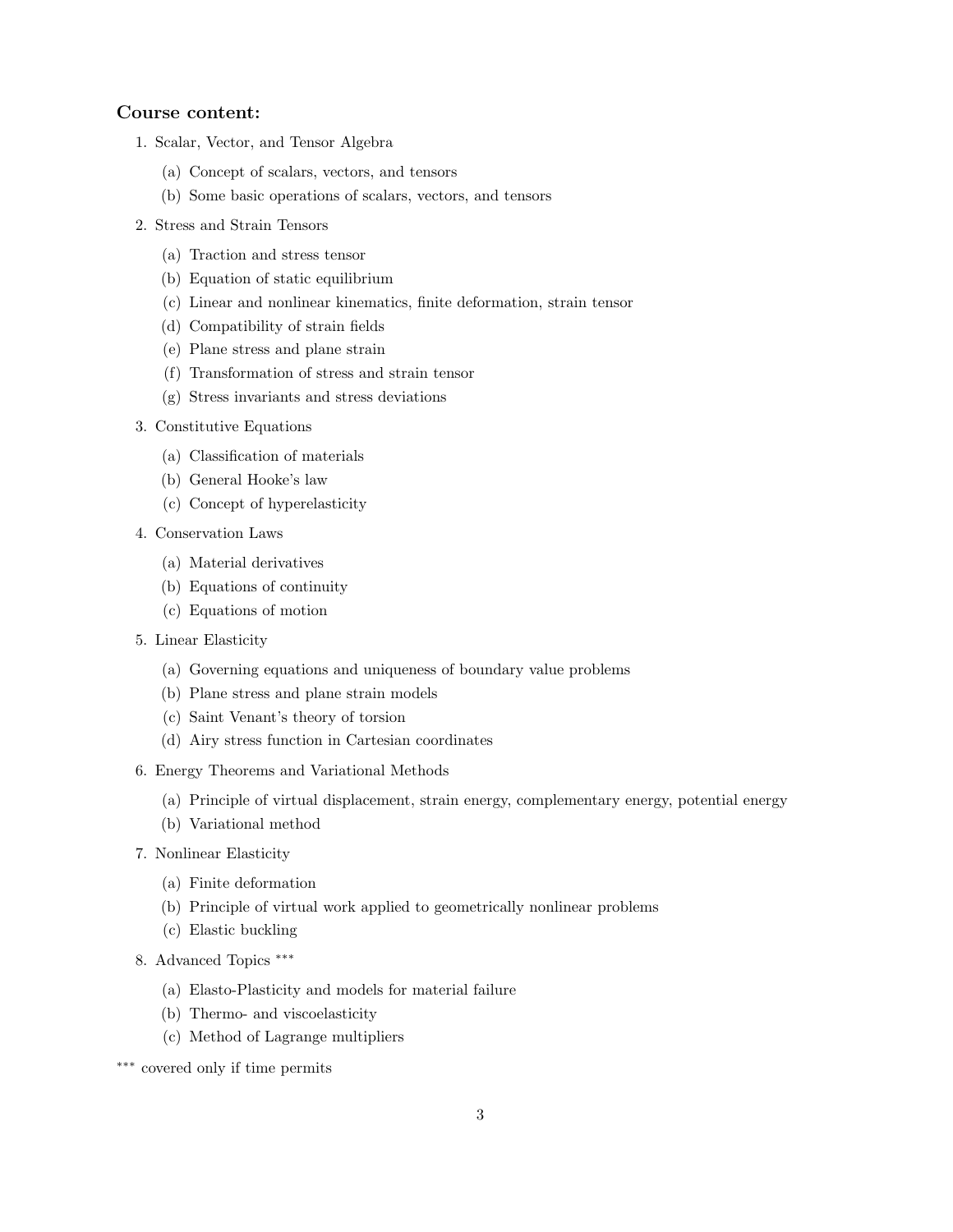## University policies:

CLASSROOM BEHAVIOR: Both students and faculty are responsible for maintaining an appropriate learning environment in all instructional settings, whether in person, remote or online. Those who fail to adhere to such behavioral standards may be subject to discipline. Professional courtesy and sensitivity are especially important with respect to individuals and topics dealing with race, color, national origin, sex, pregnancy, age, disability, creed, religion, sexual orientation, gender identity, gender expression, veteran status, political affiliation or political philosophy. For more information, see the policies on [classroom behavior](http://www.colorado.edu/policies/student-classroom-and-course-related-behavior) and the [Student Code of Conduct.](https://www.colorado.edu/sccr/student-conduct)

REQUIREMENTS FOR COVID-19: As a matter of public health and safety due to the pandemic, all members of the CU Boulder community and all visitors to campus must follow university, department and building requirements and all public health orders in place to reduce the risk of spreading infectious disease. Students who fail to adhere to these requirements will be asked to leave class, and students who do not leave class when asked or who refuse to comply with these requirements will be referred to [Student Conduct](https://www.colorado.edu/sccr/) [and Conflict Resolution.](https://www.colorado.edu/sccr/) For more information, see the policy on [classroom behavior](https://www.colorado.edu/policies/student-classroom-course-related-behavior) and the [Student Code](https://www.colorado.edu/sccr/) [of Conduct.](https://www.colorado.edu/sccr/) If you require accommodation because a disability prevents you from fulfilling these safety measures, please follow the steps in the "Accommodation for Disabilities" statement on this syllabus.

As of Aug. 13, 2021, CU Boulder has returned to requiring masks in classrooms and laboratories regardless of vaccination status. This requirement is a temporary precaution during the delta surge to supplement CU Boulder's COVID-19 vaccine requirement. Exemptions include individuals who cannot medically tolerate a face covering, as well as those who are hearing-impaired or otherwise disabled or who are communicating with someone who is hearing-impaired or otherwise disabled and where the ability to see the mouth is essential to communication. If you qualify for a mask-related accommodation, please follow the steps in the "Accommodation for Disabilities" statement on this syllabus. In addition, vaccinated instructional faculty who are engaged in an indoor instructional activity and are separated by at least 6 feet from the nearest person are exempt from wearing masks if they so choose.

Students who have tested positive for COVID-19, have symptoms of COVID-19, or have had close contact with someone who has tested positive for or had symptoms of COVID-19 must stay home. In this class, if you are sick or quarantined, please let the instructor know immediately.

ACCOMMODATION FOR DISABILITIES: If you qualify for accommodations because of a disability, please submit your accommodation letter from Disability Services to your faculty member in a timely manner so that your needs can be addressed. Disability Services determines accommodations based on documented disabilities in the academic environment. Information on requesting accommodations is located on the [Disability Services website.](https://www.colorado.edu/disabilityservices/) Contact Disability Services at 303-492-8671 or dsinfo@colorado.edu for further assistance. If you have a temporary medical condition, see [Temporary Medical Conditions on the](http://www.colorado.edu/disabilityservices/students/temporary-medical-conditions) [Disability Services website.](http://www.colorado.edu/disabilityservices/students/temporary-medical-conditions)

PREFERRED STUDENT NAMES AND PRONOUNS: CU Boulder recognizes that students' legal information doesn't always align with how they identify. Students may update their preferred names and pronouns via the student portal; those preferred names and pronouns are listed on instructors' class rosters. In the absence of such updates, the name that appears on the class roster is the student's legal name.

HONOR CODE: All students enrolled in a University of Colorado Boulder course are responsible for knowing and adhering to the Honor Code. Violations of the policy may include: plagiarism, cheating, fabrication, lying, bribery, threat, unauthorized access to academic materials, clicker fraud, submitting the same or similar work in more than one course without permission from all course instructors involved, and aiding academic dishonesty. All incidents of academic misconduct will be reported to the Honor Code (honor@colorado.edu); 303-492-5550). Students found responsible for violating the academic integrity policy will be subject to nonacademic sanctions from the Honor Code as well as academic sanctions from the faculty member. Additional information regarding the Honor Code academic integrity policy can be found at the [Honor Code Office website.](https://www.colorado.edu/osccr/honor-code)

## SEXUAL MISCONDUCT, DISCRIMINATION, HARASSMENT AND/OR RELATED RE-